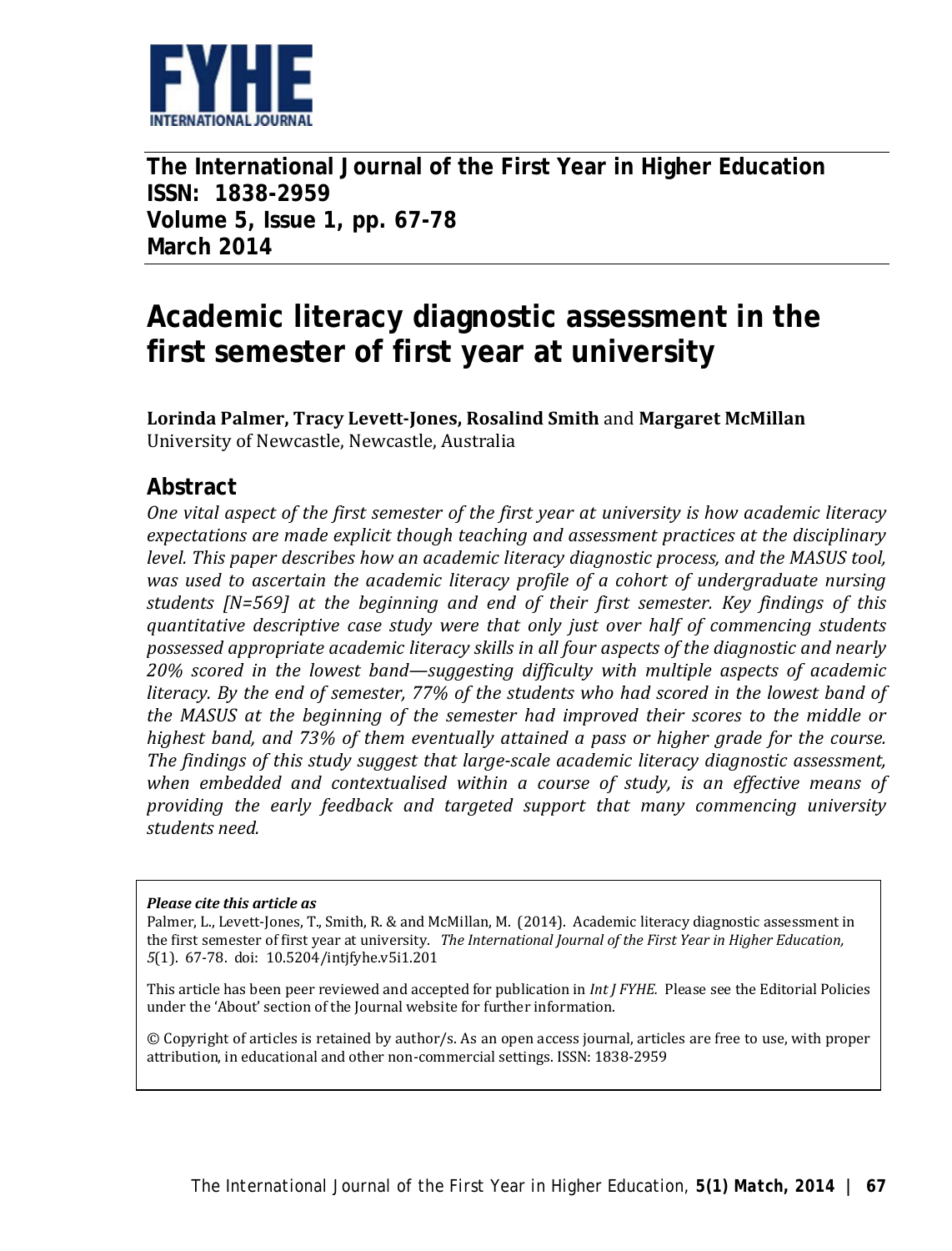## **Background**

Since the 1980s, issues relating to academic literacy in higher education and students' readiness for university have become topics for media headlines and public policy debate. A body of scholarship and research has also emerged. One impetus for this are the dramatic changes in commencing student profiles that have occurred as entry criteria and pathways became much more broadly inclusive and diverse than was previously the case (Curry & Lillis, 2003). This increase in demand for access to higher education is a global phenomenon that continues to grow faster than projections (International Council for Open and Distance Education [ICDE], 2009). It has been driven by a<br>range of factors including specific factors including government policies in countries such as the United Kingdom and Australia and also by dramatic social, political and economic changes such as the dismantling of apartheid in South Africa and the emergence of an economically able middle class in China and India (ICDE).

These changes have also brought about<br>widespread perceptions of falling widespread perceptions of falling<br>standards (Ganobcsik-Williams, 2004). standards (Ganobcsik-Williams, employer disquiet with the quality and skills of graduates and concerns about how students' progression, attrition, retention and satisfaction with their university experience are affected by their academic language and writing ability (Ransom, 2009. In Australia, the Bradley review of higher education recommended that by 2025, 40% of all 25-30 year olds should hold a bachelor level qualification (Bradley, Nugent, Noonan & Scales, 2008). This rekindled debate about whether continuing to broaden the equity and access base of entrants places at risk the ability of<br>universities to maintain academic universities

standards, the costs of doing this effectively, and how best to support greater numbers and increasingly diverse groups of students. Questions have also been raised about how tertiary institutions have responded to this situation, including the nature and effectiveness of academic literacy education and the reasonableness of their academic literacy requirements and practices (Lea & Street, 1998). It has even been argued that prevailing academic literacy conventions may operate in such a way as to preclude certain groups of students from succeeding at university and in effect undermine policies of openness and diversity (McKenna, 2003).

We undertook the process of examining<br>our curriculum and teaching and our curriculum and teaching and assessment practices with respect to academic literacy for many of the same reasons that tertiary institutions around the world are experiencing. Our first year student intake not only has significantly increased in numbers but also has become much more diverse. For example, over the six years prior to 2012, the proportion of<br>students entering from Vocational students entering from Vocational Education and Training (VET) award courses increased by 49%, while there was a reduction of nearly 20% in entry via the secondary school pathway. Furthermore, during this time period, attrition from the nursing program nearly doubled and<br>students with non-traditional entry non-traditional pathways had higher failure and attrition rates than students who entered directly from secondary school. This suggested that increasing numbers of students with much greater needs for academic literacy support and development were entering the nursing program. The challenge was to find logistically feasible ways to address those needs that were pedagogically sound, effective and contributed to a positive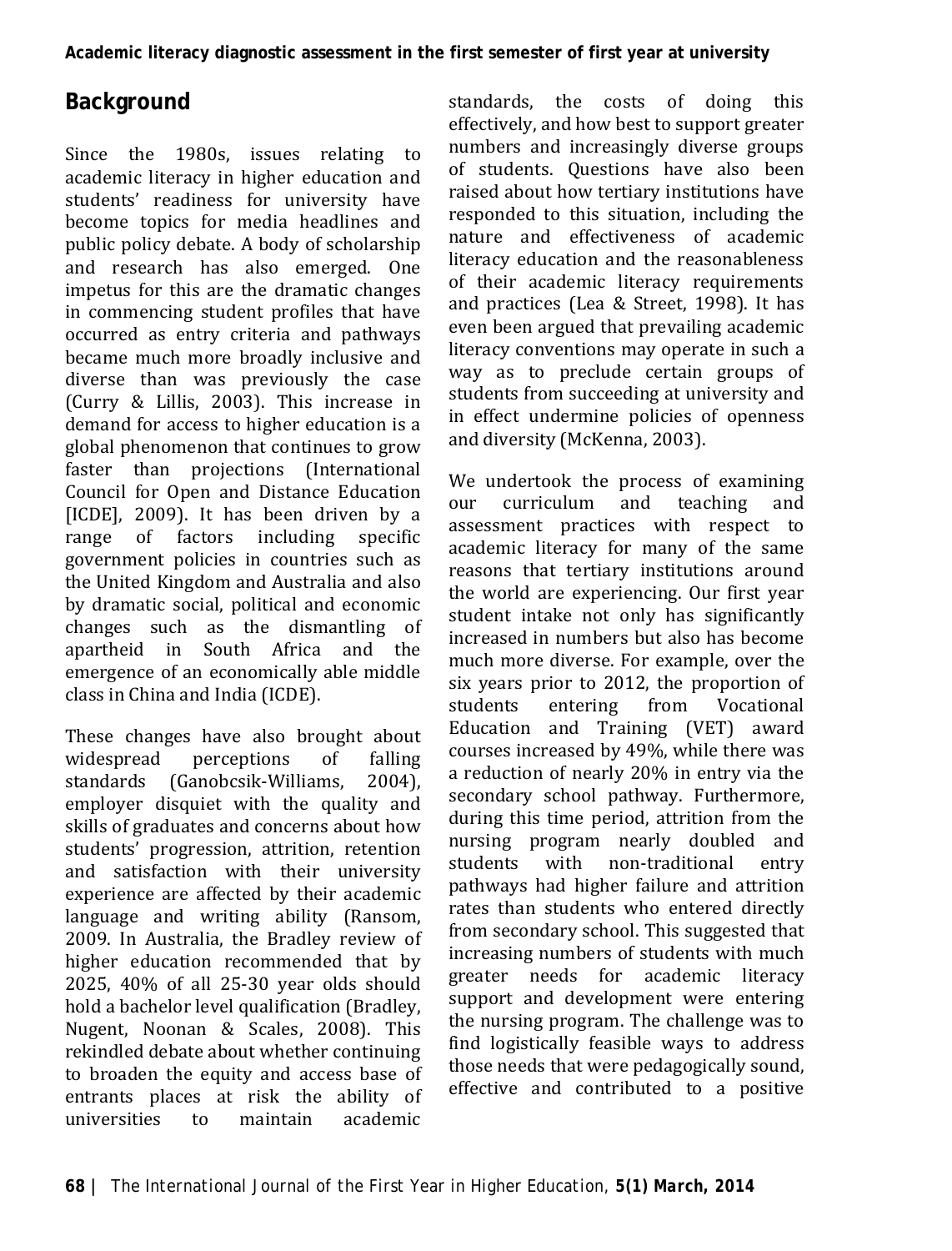experience for students in their first semester.

## **Academic literacies in higher education**

Academic literacy is a complex and multidimensional construct rather than a singular entity; hence the plural "literacies" is more often used (Murray, 2010. Many of the current understandings of academic literacies reflect notions of multiplicity of practices, contexts, genres, identities and meanings, which constitutes a significant shift from the early "study skills" model (Lea & Street, 1998). These different dimensions of academic literacies fall essentially into three categories or approaches. The first is operational which focuses primarily on language and grammatical competence, while the second focuses on the enculturation of students into discipline-specific discourses and genres. Both of these approaches have their roots in systemic functional linguistics (SFL) and the analysis and critique of text (i.e., students' writing). The third, and most recently emerged, is the critical social perspective, often called New Literacy Studies (NLS). This approach focuses on critically examining institutional practices, rules and mores, the dominant discourses of the academy (Coffin & Donohue, 2012).

The differences between the SFL informed and NLS approaches are more often emphasised elements, which is perhaps unfortunate. However, as Coffin and Donohue (2012) point out, critique of existing practice is also possible in the SFL perspective, and considering the reality of current institutional environments, might be usefully combined with the SFL approach of seeking to make the contexts of texts

more explicit for students. That is, the latter might also usefully engage with students from a wide range of backgrounds and previous experiences, and there are many possibilities for enriching and expanding the embedding of academic literacies into teaching and assessment practices in a way that draws on the best of both approaches. This is important because<br>of the evidence indicating that of the evidence indicating that development of academic literacies competence is associated with students' overall academic success (Donohue & Erling, 2012). While there are other factors that contribute to academic success including motivation and help-seeking behavior—academic literacies are a significant aspect of student achievement, and it is likely that there is a threshold of capacity below which progression or even coping confidently and well becomes increasingly difficult. All this has led to a focus on the development, validation and utilisation of academic literacies diagnostic tools and assessment processes to better identify students' needs, chart their progress, improve curricula and teaching practices and target support for students who may be at greater risk of failing, withdrawing from or not achieving their goals for their undergraduate courses of study.

### **Post-entry language assessment in universities**

Dunworth's (2009) survey of Australian universities' use of post-entry English language assessment (PELA) found that 40% of institutions had undertaken some form of academic literacy diagnostic assessment. Most of this was at a disciplinary level among first year students. As yet, few universities have adopted a co-ordinated, institution-wide approach to PELA. One notable exception is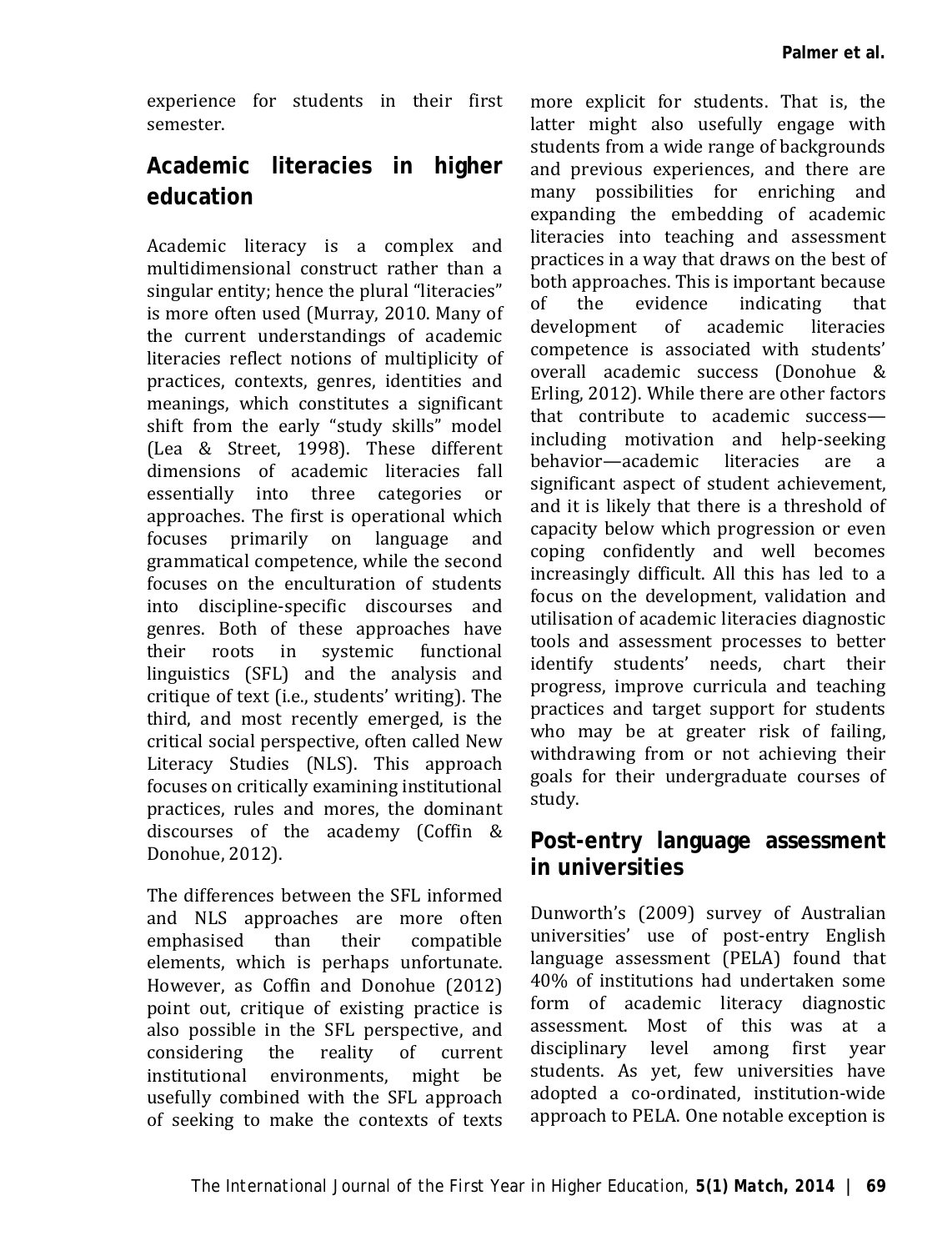#### **Academic literacy diagnostic assessment in the first semester of first year at university**

the University of Melbourne in Victoria, Australia, which has used a university-wide early post-admission mass academic literacy screening and diagnostic process for over a decade (Ransom, 2009. Also notable is the strategy adopted by the University of Wollongong in New South Wales, Australia which involves some diagnostic assessment but is a much more an integrated, co-ordinated, collaborative

and holistic approach to academic literacies education (Purser, Skillen, Deane, Donohue & Peake, 2008). For those teaching in universities that do not have this co-ordinated approach, but who wish to do some form of diagnostic academic literacy assessment, identifying the best and most appropriate tool is an important first step.

| A. Use of source material                                                                                                                                                                                                                                                              | Relevant ideas and evidence from sources have<br>been selected, understood, interpreted correctly                                                                                                                                                                                                                                                                                                                                                                                                                                                                                                                                                                                                                                                                    |
|----------------------------------------------------------------------------------------------------------------------------------------------------------------------------------------------------------------------------------------------------------------------------------------|----------------------------------------------------------------------------------------------------------------------------------------------------------------------------------------------------------------------------------------------------------------------------------------------------------------------------------------------------------------------------------------------------------------------------------------------------------------------------------------------------------------------------------------------------------------------------------------------------------------------------------------------------------------------------------------------------------------------------------------------------------------------|
|                                                                                                                                                                                                                                                                                        | and used effectively.                                                                                                                                                                                                                                                                                                                                                                                                                                                                                                                                                                                                                                                                                                                                                |
| B. Structure and development of<br>answer                                                                                                                                                                                                                                              | A reasonable answer has been developed clearly<br>and logically. There is a thesis statement from<br>which this answer subsequently unfolds, and a<br>conclusion. There is balanced evaluation of ideas<br>and support for generalisations.                                                                                                                                                                                                                                                                                                                                                                                                                                                                                                                          |
| C. Control of academic writing                                                                                                                                                                                                                                                         | The writing style and language conveys the<br>writer's meaning effectively, and it can be clearly<br>understood. There are paragraphs with topic<br>sentences that flow, sentences that make sense<br>and effective use of "signpost" language.<br>Language is appropriate to the task.                                                                                                                                                                                                                                                                                                                                                                                                                                                                              |
| D. Grammar                                                                                                                                                                                                                                                                             | Grammatical errors are minimal and do not<br>interfere with communicating the message.                                                                                                                                                                                                                                                                                                                                                                                                                                                                                                                                                                                                                                                                               |
| KEY:<br>4 = excellent / no problems / accurate / highly appropriate<br>3 = good / minor problems / mostly accurate / mostly appropriate<br>2 = only fair / some problems / often inaccurate / often not appropriate<br>1 = poor / major problems / inaccurate / mostly not appropriate |                                                                                                                                                                                                                                                                                                                                                                                                                                                                                                                                                                                                                                                                                                                                                                      |
| What the ratings mean:<br>are available to help you do this.                                                                                                                                                                                                                           | If you were rated 4 in all areas, this means that your writing skills should be more than<br>adequate to cope with the requirements for writing at first-year university level. Most<br>students will not get a rating of 4 in all areas. If your rating is 3 in an area it means your<br>writing skills are adequate but we suggest that you continue to work on that particular<br>aspect. Ratings of 1 or 2 indicate that there are significant weaknesses that are likely to<br>impede your progress and you will need to improve your skills in those areas. If you have<br>received ratings of 1 or 2, please speak to your tutor about developing a plan to improve<br>your academic literacy skills and to ensure you are aware of the support services that |

**Table 1:** *MASUS rating criteria, adapted <sup>1</sup> with permission from Bonanno & Jones (2007)*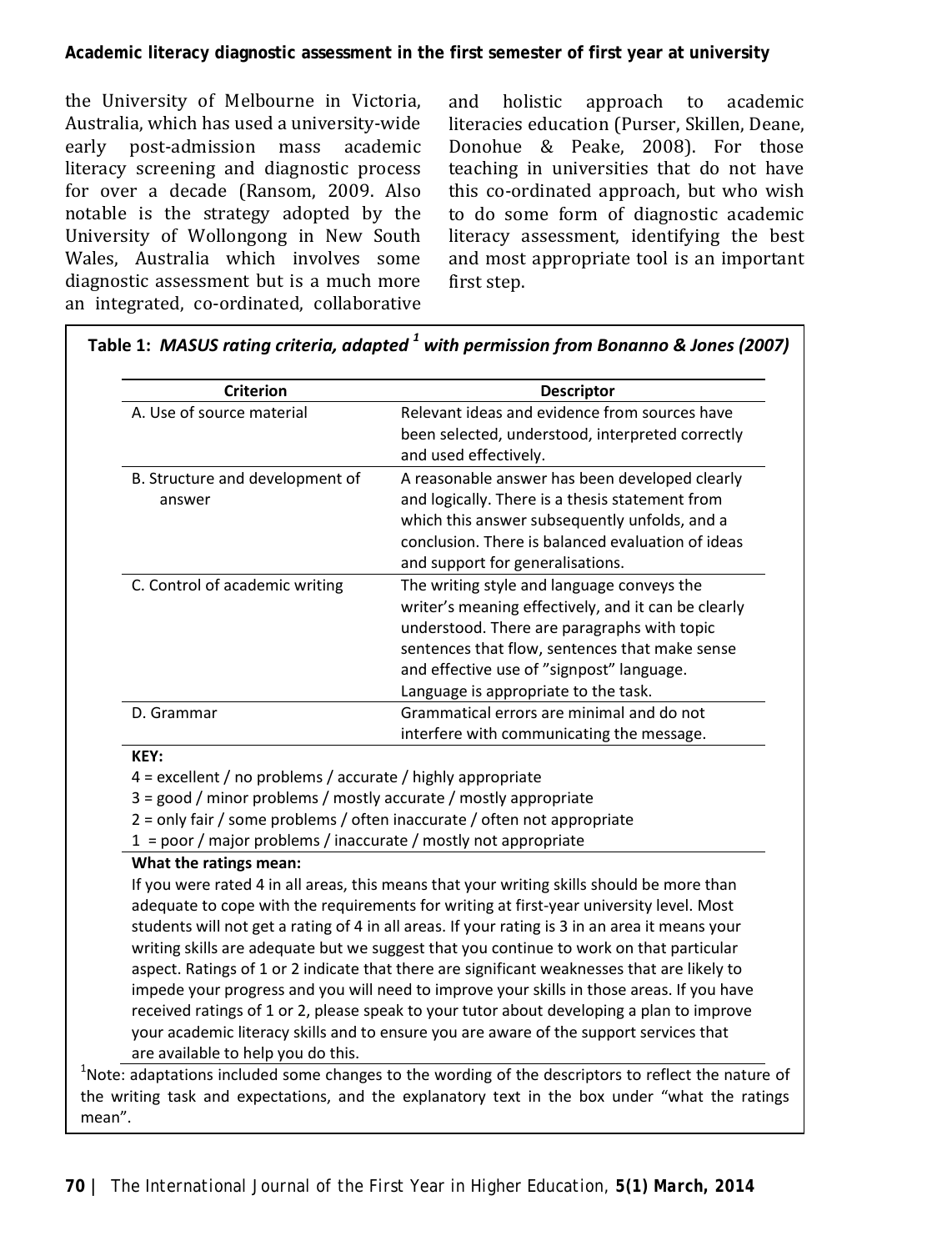### *The MASUS diagnostic tool*

Measuring the Academic Skills of<br>University Students (MASUS) is a University Students (MASUS) is a diagnostic tool developed specifically for university students in the 1990s by a team at the University of Sydney Learning Centre (Bonanno & Jones, 2007). It is composed of four elements with associated descriptors that can be modified according to the specific nature of the particular set writing task (see Table 1). The four elements relate to different aspects of academic literacy, including effective use of source material and ability to structure an answer. Raters rank each of the elements on a scale ranging from one to four. A rating of 4 means that the particular literacy skill is excellent or highly appropriate while a rating of 1 means that it was poor or mostly not appropriate. The four rated scores provide students with an individual literacy profile (ILP) and written feedback explaining the ratings can also be added.

A validity assessment of the MASUS by Erling & Richardson (2010) reported that it possesses satisfactory degrees of construct validity—with 60.8% of the variance explained—and external validity with correlations between the MASUS and assignment marks ranging between 0.39 and 0.5. The reliability coefficients of the MASUS were 0.84 for internal consistency and 0.66 for test-retest reliability, which Erling & Richardson (2010) argue is also satisfactory. Since its development, several studies have reported on their experiences of using of the MASUS as a PELA, most of which have been conducted in Australia (Holder, Jones, Robinson, & Krass, 1999; Skinner & Mort, 2009). However, specifics relating to logistics and ratings procedures are often not reported in sufficient detail for those interested, as we were, in ascertaining what was best practice in administering the MASUS procedure. Therefore, the aims of this study were to:

- 1. Diagnose the academic literacy profile of a commencing cohort of first year Bachelor of Nursing (BN) students at the beginning and the end of their first semester of study;
- 2. Examine patterns of students' literacy scores and final course results; and
- 3. Explore the logistics of using the MASUS as a diagnostic tool for a large and diverse cohort of undergraduate students in their first semester at university.

## **Method**

The study design was a descriptive case study using a validated academic literacy diagnostic tool to assess the academic literacy profile of a cohort of commencing<br>undergraduate nursing students, to undergraduate nursing students, examine the effect of the embedded academic literacy education strategies and to describe the lessons learned in the process. According to Yin (1994), case study methods are appropriate when the researcher is conducting research in the real-life context in which the intervention is occurring, or wishes to describe the intervention and examine its effects. As far as we can ascertain, this is the first published study to have assessed the academic literacy skills of an entire undergraduate cohort of a particular discipline at the beginning and end of their first semester of study. Permission to use the MASUS for teaching and research purposes was obtained from the Learning Centre, University of Sydney in Australia and ethics approval for the study was granted by the university's Human Research Ethics Committee. Data for the<br>study was collected retrospectively. retrospectively. however, students were informed about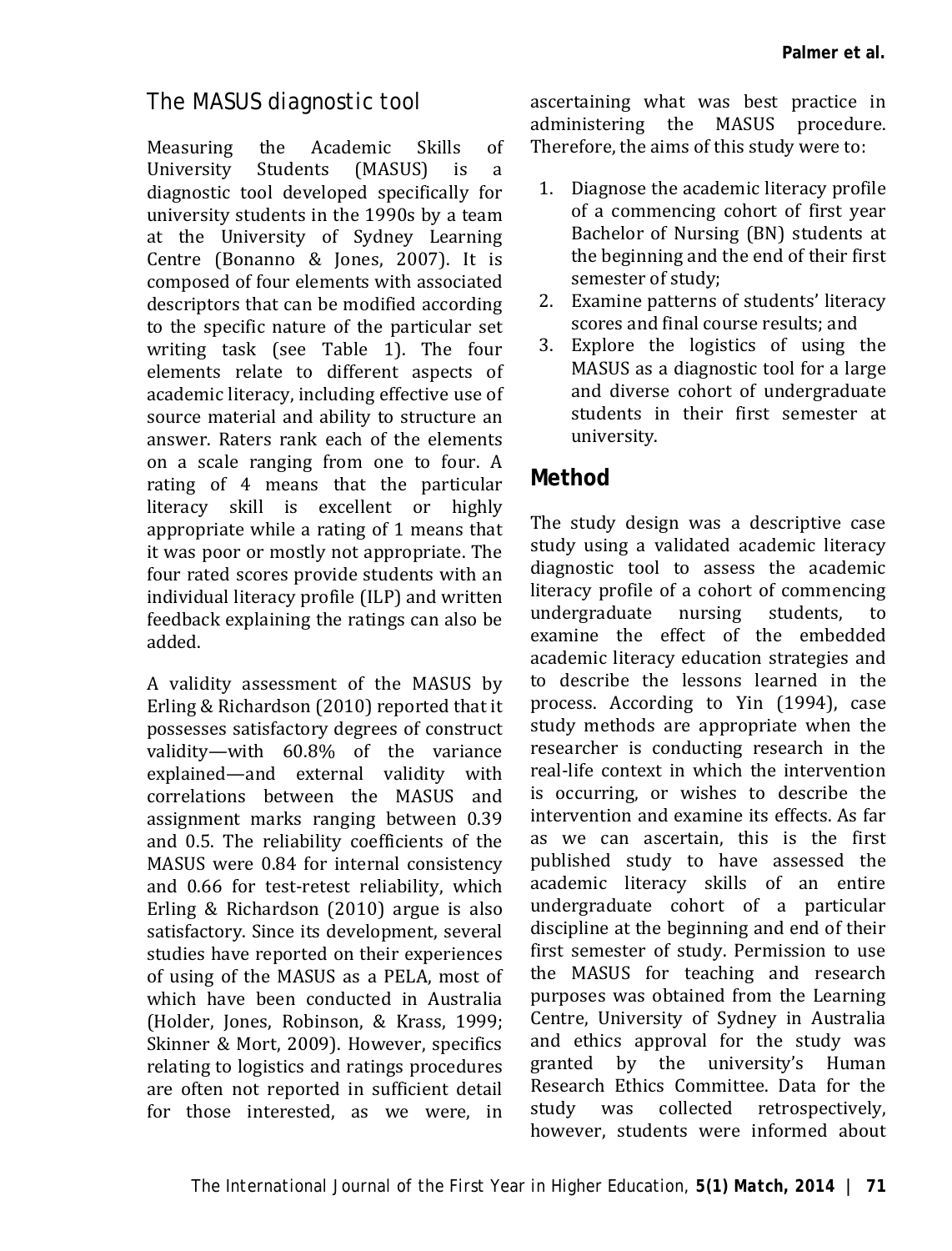the study and had the opportunity to have their MASUS scores and course results removed from analysis if they wished to do so.

Course materials were developed in which the MASUS was used to introduce students to some of the concepts associated with academic literacy. One such activity involved students practicing assessing and rating samples of written work and<br>discussing the results. Prior to the discussing the results. commencement of the semester, the 19 tutors involved in teaching the course were briefed on the nature and purpose of the MASUS. The briefing sessions entailed explaining the nature and purpose of the MASUS, how it works, practice in rating samples of writing, discussions about interrater reliability and procedures for student follow-up. Colleagues from the learning development unit of the university were<br>involved in the pre-implementation pre-implementation process. Based on both the available literature and logistical constraints, the details of the MASUS procedure used for this study were as follows:

- 1. Students were introduced to the MASUS diagnostic and its purpose in Week 2 of semester, in tutorials, in the context of teaching about critical thinking and clinical reasoning. This was to signal its importance and enable sufficient time for rating and feedback.
- 2. Students were allocated one week to complete their writing task. The task involved reading a journal article about clinical reasoning (Levett-Jones, et al., 2010 and the Code of Professional Conduct for Nurses in Australia (Nursing and Midwifery Board of Australia [NMBA], 2008) and answering the question *What does it mean to think like a nurse*? in 400-450 words.
- 3. The MASUS submission was not formally marked, but given a rating score (which is not a mark). However, the submission formed part of a longer assessment item due later in the semester for which students were expected to use their<br>MASUS feedback to improve. MASUS feedback to improve.<br>Skinner and Mort (2009) Skinner and Mort (2009) recommend the MASUS be part of a formal, weighted assessment in the belief that this is needed for students to take it seriously. However, using it as a formative assessment is more consistent with<br>an approach in which it is approach in which it is embedded as a tool for learning.
- 4. Ratings were undertaken by the usual tutors of each tutorial group, rather than by external expert raters not involved in teaching the course. This was partly for cost and<br>logistical reasons and partly logistical reasons because it allowed tutors to give personalised feedback and gain insight into their students' writing capacities (which would not have been possible had they not done the rating themselves).

Tutors rated submissions and returned them to students in one week. Students were provided with their individual results and aggregated results for the entire cohort were discussed in lectures. Advice and additional learning support were offered to students whose MASUS scores<br>indicated that they had significant indicated that they had problems with academic literacies (a rating of 9 or below), but was not compulsory. Staff from Learning Development wrote<br>and delivered additional workshops delivered additional workshops (which were based on the four elements of the MASUS). While students with MASUS scores of 9 and below were encouraged to attend these workshops, they were open to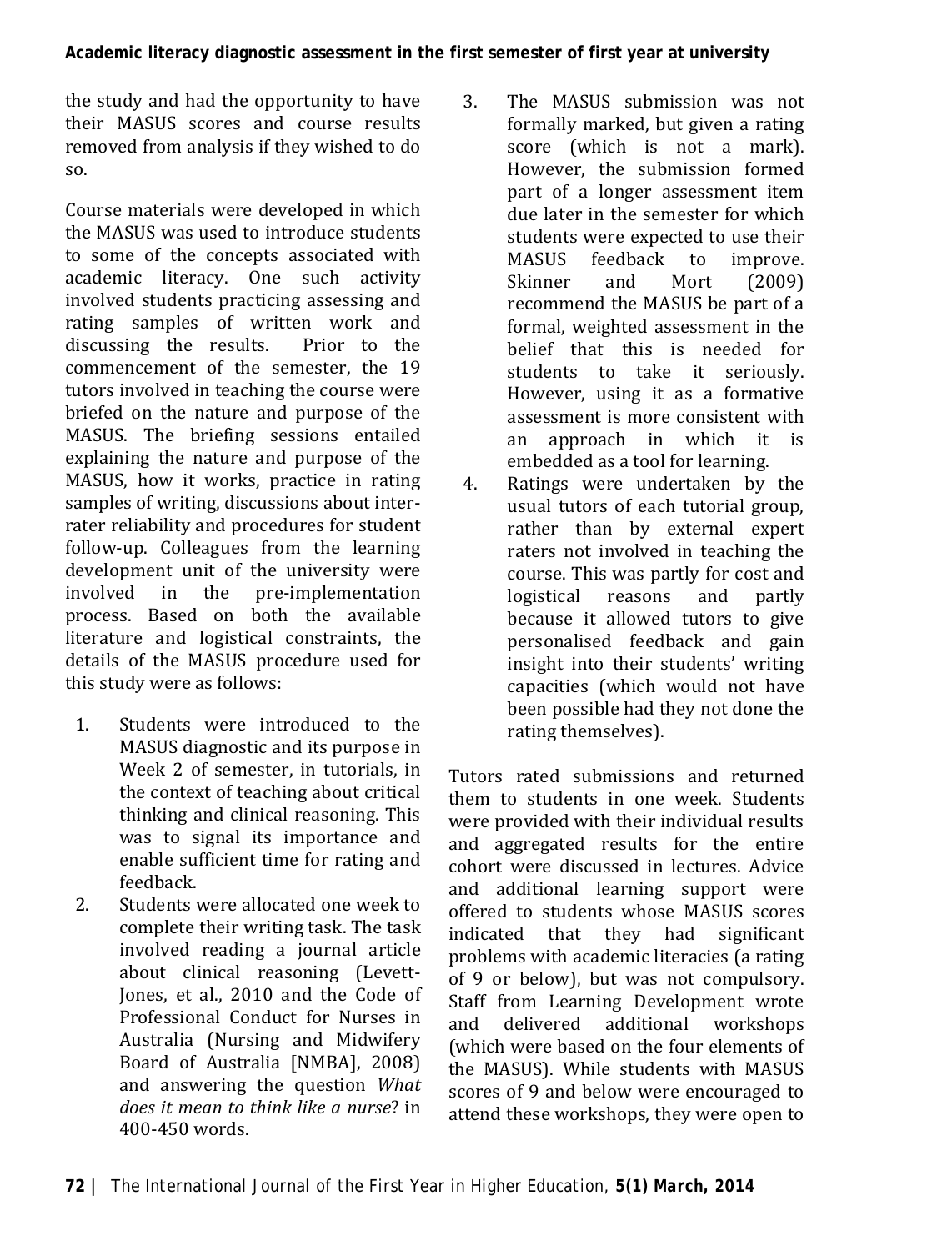all. MASUS ratings were then repeated at the end of semester, for a summative assessment item (a 1500 word essay). Finally, MASUS score data were obtained from raters after both MASUS exercises and entered into excel spreadsheets Course results were obtained at the end of semester and also entered into the spreadsheet. Data were collated and<br>analysed in excel and presented analysed in excel and presented descriptively in the form of frequency and percentages of students scoring in each band of the MASUS.

### **Results**

The demographic profile of the sample of students in this study was overwhelmingly female, at 87%. Reflecting recent trends in broadening paths of access to university, only 23% entered first year directly from secondary school, while 24% gained entry on the basis of VET courses and 35% from<br>the university alternative pathway university programs *Newstep* and *Open Foundation*. Over half (54%) were under the age of 25, while 30% were 39 years or older and 14% were aged over 40. Thirty-five percent<br>were from a low socio-economic low socio-economic background and 6% were international

#### students.

The first MASUS rating was conducted in Week 3 of semester, at which time there were 569 students enrolled in the course. Of these, 513 submitted a piece of work for rating and 56 (10%) did not. Students' ratings were grouped into the following three categories or bands:

- 12-16; indicating appropriate or nearly appropriate skills in all four areas of the MASUS
- 10-11; indicating problems in at least one area of the MASUS
- 4-9; indicating problems in multiple areas of the MASUS

The results for this grouping are shown in Figure 1. At the beginning of the semester, just after admission to university, nearly half (48%) of students obtained a MASUS score in the lowest two bands: between 4-9 and 10-11. Of most concern were the 92 (18%) of students who scored in the lowest band, indicating that they lacked appropriate academic literacy skills in multiple areas. This placed them at increased risk of failing the course and in need of additional support. Only 24



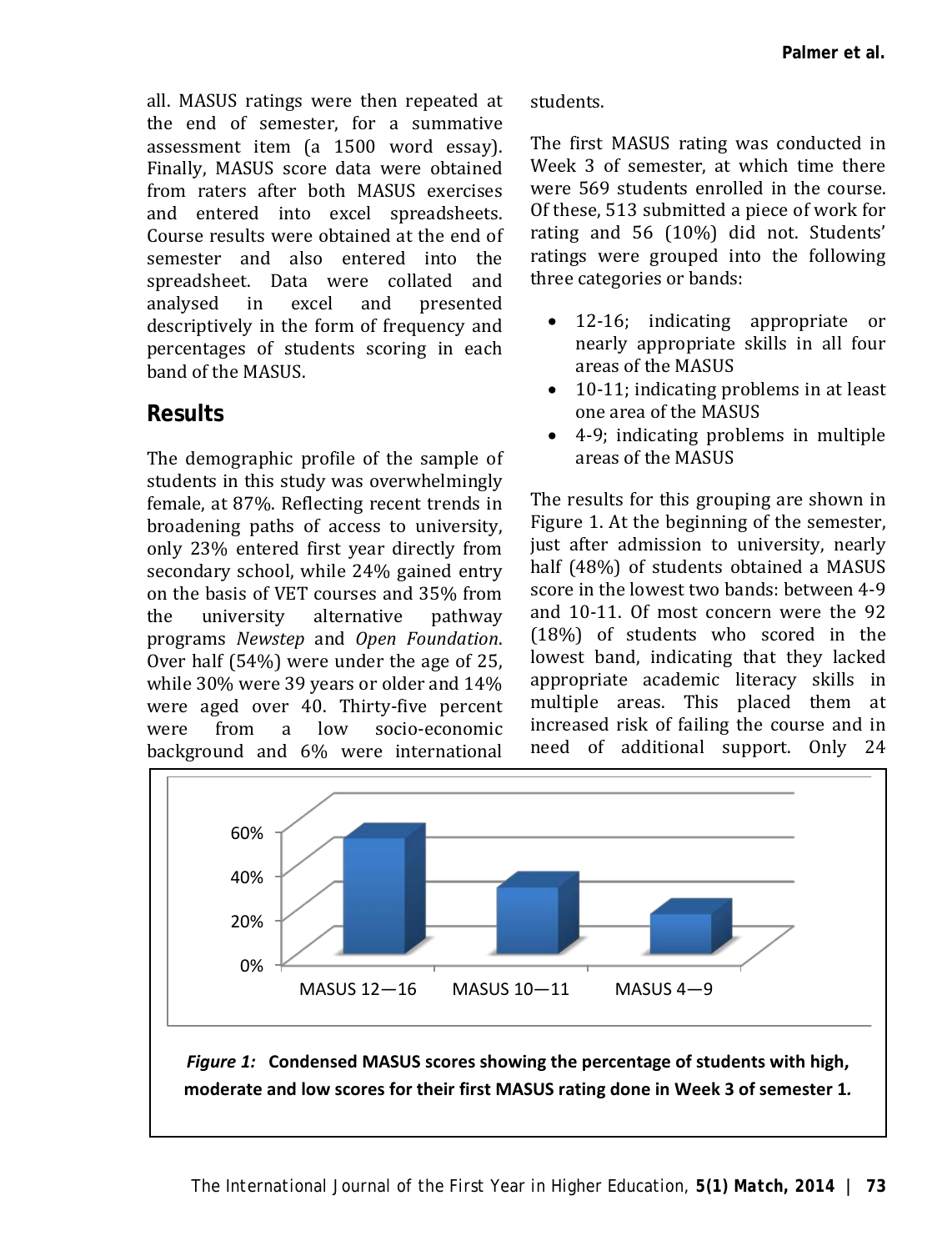students (4%) scored a rating of 16; that is, were excellent in all four areas.

We then examined how early feedback and provision of learning support may have helped the 92 students who had scored in the lowest band (4-9). While 27% of them either failed or withdrew from the course, 73% attained a pass or higher grade. In the absence of a control group and a clearly defined intervention, caution needs to be exercised in attributing too much of this success to the MASUS procedure—some students may have improved anyway Nevertheless it seems reasonable to conclude that without the early feedback and opportunity to address the problems identified by their first MASUS rating, more of these students would have failed the course.

Disparity in final course results between high and low band MASUS scorers, while expected, was also quite marked (see Figure 2). Seventy percent of the 56 high distinctions (a mark of 85% or higher) awarded for the course went to students who had scored in the highest band in the first MASUS exercise. At the other end of the spectrum, of the 80 students who failed

the course, over half (56%) had either scored in the lowest MASUS band or had not submitted a piece of writing for rating. We were interested in the fate of the 56 (10%) of students who did not submit a piece of writing for the first MASUS. Of these students, 33 (nearly 60%) ended up either failing or withdrawing from the course, while 18 (32%) scored a credit or higher. Thus, there were in effect two quite<br>disparate groups among the nondisparate groups among the nonsubmitting students; nearly two thirds who were struggling already by the third week of semester, and the remainder who were apparently confident in their academic literacy skills and made the decision not to participate in the exercise as it was not mandatory.

The second MASUS ratings exercise at the end of semester was affected by missing data (26%). This was due to tutors' marking workload and some students' nonsubmission of the final assessment. There were 542 students still enrolled in the course at the end of semester and a second MASUS score data was recorded for 400 of them. Of these students, 172 (43%) still scored in the lowest two bands at the end of semester. Compared to the first MASUS

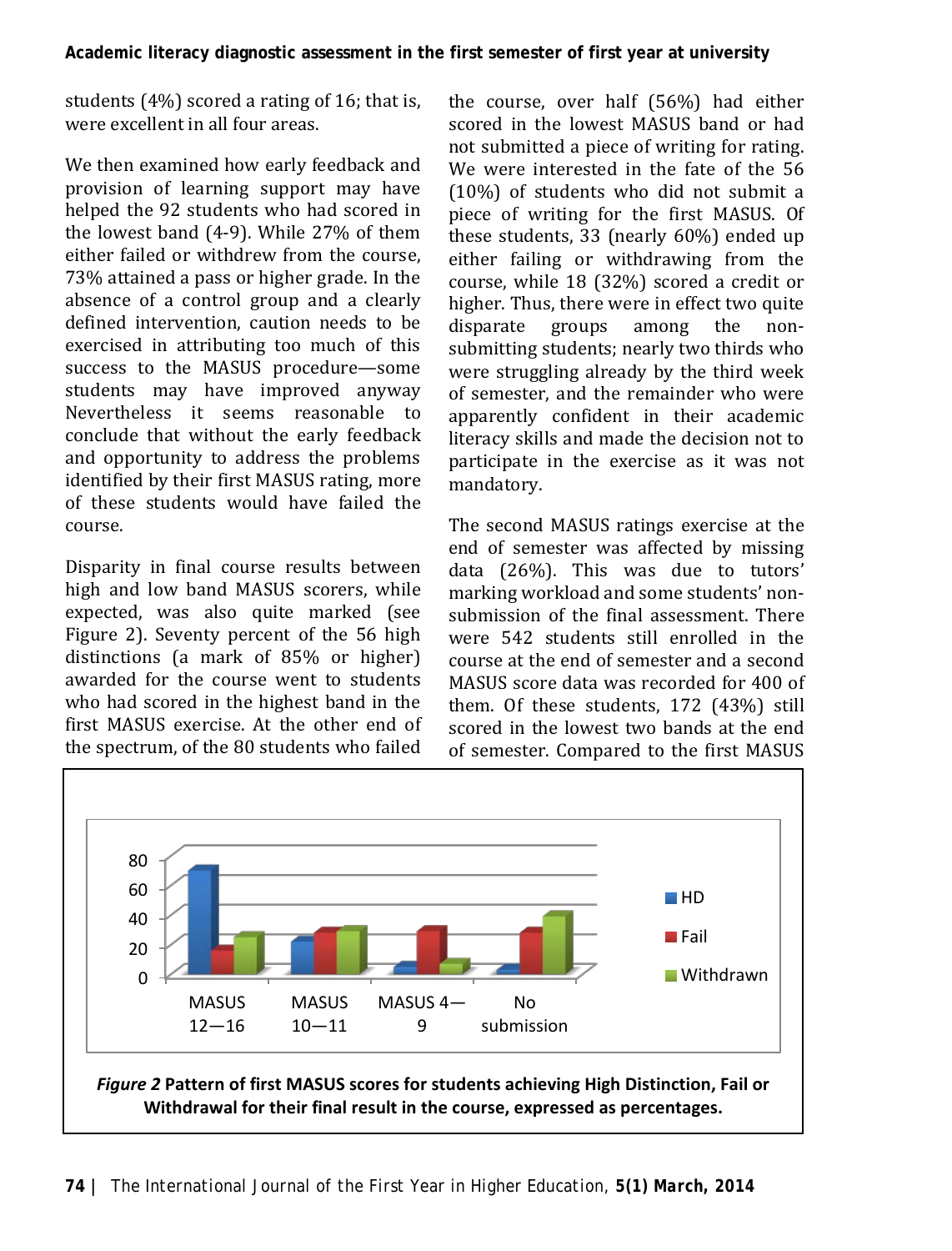rating, this is a reduction of only 5%. However, there were some interesting shifts in the lower two bands (see Figure 3). Second MASUS data was available for 66 of the 92 students who had scored in the lowest band for the first MASUS. Of these 66 students, 51 (77%) had improved their MASUS scores by the end of the semester and for 26 of these students this was a substantial improvement of two bands. That is 40% of students who had scored in the lowest band for academic literacy at the beginning of the semester were in the highest band by the end.

semester and 30% of these students ultimately failed the course.

#### **Discussion**

Logistically, properly implementing the<br>MASUS procedure with over 500 procedure with over 500<br>duate students is a time undergraduate students is a consuming, complex undertaking. Planning needs to take into account three phrases; preparation, implementation and followup. Students need to see it as beneficial and worthwhile so care needs to be taken in explaining it beforehand. Prior briefing of



*Figure 3:* **Comparison between first and second MASUS ratings for students in lowest bands, expressed as percentages.**

Students who had scored in the middle band (10-11) of the MASUS at the beginning of semester demonstrated both less improvement and greater regression by the end of semester. Second MASUS data was available for 125 of the 156 students who were in the middle band for the first MASUS. Of these 125 students, 71 (57%) had improved by the end of semester, while 18 (14%) scored the same and 36 (29%) scored lower. For many of the latter, this was not a dramatic fall but was one or two rating points. Seventy-four students scored in the lowest band at the end of

tutors is also essential. Inter-rater reliability issues should be addressed including tutors practicing rating and discussing discrepancies. It is likely that this will reveal differences in perceptions among different tutors about how different aspects of the MASUS are interpreted and<br>applied and also differences in applied and also differences in expectations. Tutors found that the short turnaround time was stressful for them, so it is important for raters as well as students that the writing task not be too long. Despite the extra workload, all the tutors involved in the exercise thought it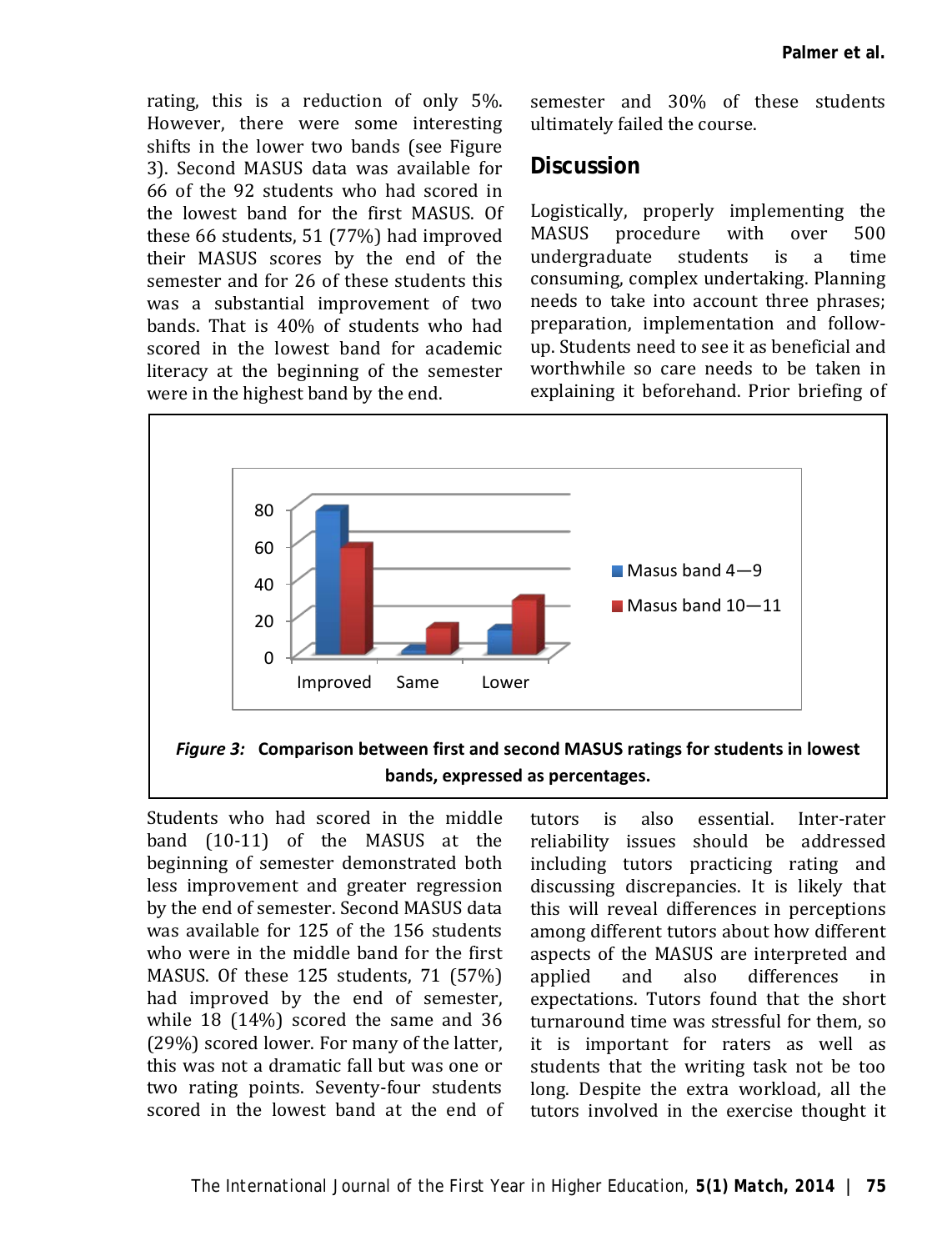worthwhile because it gave them very early insight into their students' writing abilities. The decision to give students time to write their response and to make the exercise formative but not allocate marks was the correct one, as it gives them the opportunity to do their best work, reduces their stress, and emphasises the positive, educative nature of the exercise. It may raise the non-submission rate, but we found that for the majority of students who did not submit, this was actually a sign they were already struggling and hence this could be a useful trigger for identifying and assisting those students very early in the semester.

The process for feedback to students is crucial. A low rating can be an unpleasant shock, as many students already lack confidence in their writing abilities so this must be handled appropriately and sensitively. One of the issues with the numbering scoring for the MASUS is the potential for the rating score to be misinterpreted as a mark. We found that many students did not initially grasp the distinction, and they thought (for example) that a rating of 8 constituted a pass because the highest rating was 16. In fact a rating of 8 indicates that here are likely to be problems in all areas of the MASUS. We did correct this, but it took some time and as a result we added the "what the ratings mean" section at the bottom of the ratings sheet (see Table 1).

## **Implications**

There are several implications arising from this study. The finding that nearly half our commencing cohort had one or more problems with academic literacy is congruent with previous studies (Holder et al., 1999). However, the considerable degree of improvement by the end of semester among many of the students who

had initially scored in the lowest band of the MASUS at the beginning is significant and it provides strong support for calls to embed academic literacy education into disciplinary courses of study (Gunn, Hearne & Sibthorpe, 2011). It is also consistent with research into student retention, which highlights the need for "timely and targeted transition support [and] ... active and clear information on expectations (Scott, Shah, Grebennikov, & Singh, 2006 p.14). A potentially useful additional strategy would be to explore<br>correlations between entry pathway between entry pathway demographics (particularly years since prior study and previous level of study) and academic literacy assessment data. This would provide schools and faculties with a better understanding of their commencing cohorts' entry profiles with respect to academic literacy, and hence enable them to target early support both proactively and much more effectively.

Secondly, the finding that some students did not show improvement (and some actually regressed) by the end of semester suggests the continued need for academic literacy support beyond the first semester of study and further investigations as to the reasons why this is occurring. This may indicate that, particularly in the middle band, academic literacy skills are labile. This may be due to factors such as lack of time (a semester is only 14 weeks duration and there was only eight weeks between the return of the first MASUS and submission date of the final assignment) or the difficulty of the assessment task. However, there may well be other factors<br>at work and this requires further work and this requires further investigation. We recommend that future studies examine the development of academic literacies longitudinally, beyond the first semester, with a focus on what happens to students who initially score in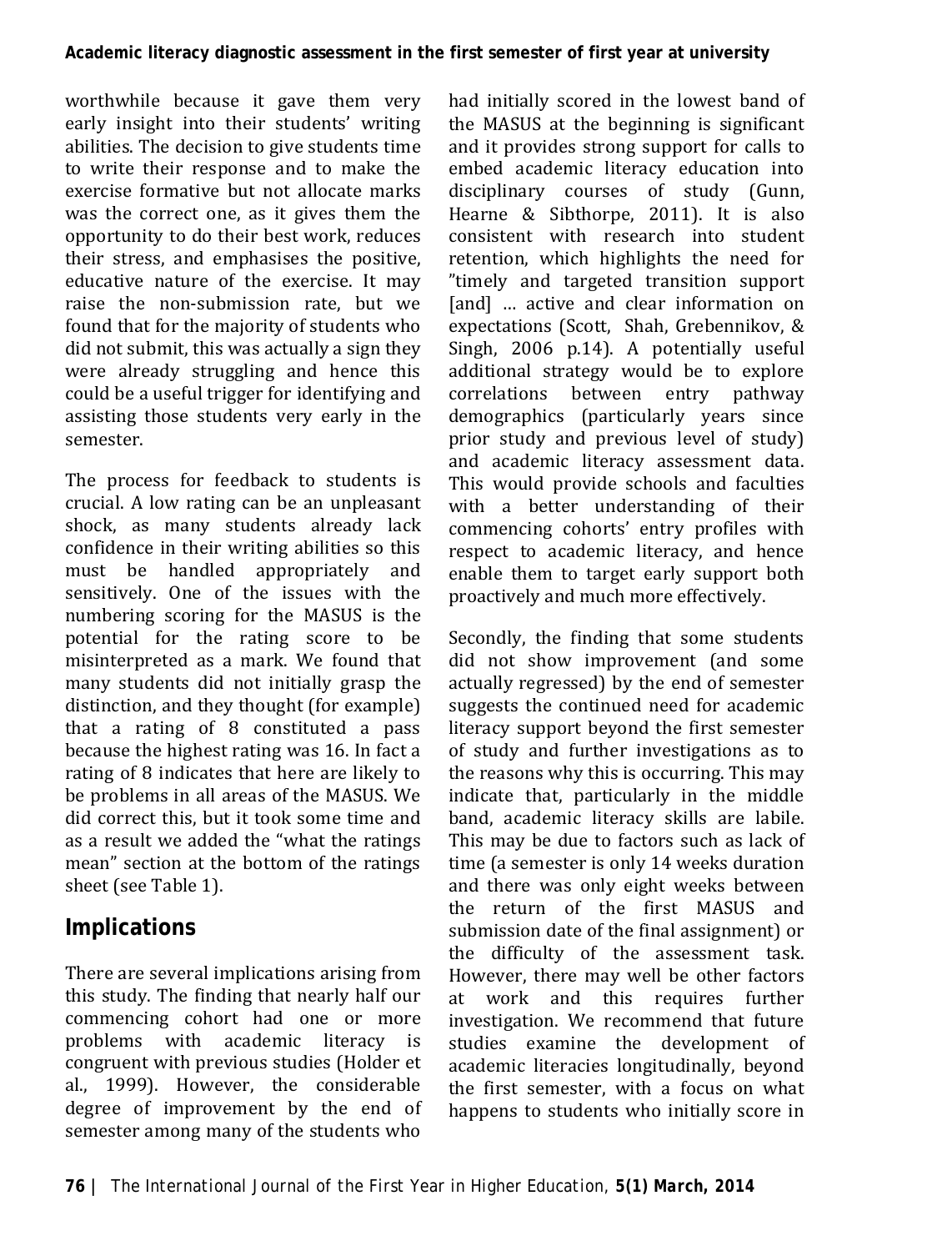the low and middle bands over a longer time frame. Qualitative research exploring how students perceive the usefulness of academic literacy diagnostics, what aspects of academic literacy they find most challenging, how they experience practices of the academy (such as different expectations and inconsistencies between different academic staff and disciplines) and how students develop their identities as writers, would all potentially provide useful insights into this phenomenon.

#### **References**

- Bonanno, H., & Jones, J. (2007). *The MASUS procedure: Measuring the Academic Skills of University Students—A Diagnostic Assessment*. Sydney: The Learning Centre, University of Sydney. Retrieved from [http://sydney.edu.au/stuserv/documents/lear](http://sydney.edu.au/stuserv/documents/learning_centre/MASUS.pdf) [ning\\_centre/MASUS.pdf](http://sydney.edu.au/stuserv/documents/learning_centre/MASUS.pdf)
- Bradley, D., Noonan, P., Nugent, H., & Scales, B. (2008). *Review of Australian Higher Education final report.* Canberra, Australia: Department of Education, Employment and Workplace<br>Relations. Retrieved from Retrieved [http://www.deewr.gov.au/HigherEducation/R](http://www.deewr.gov.au/HigherEducation/Review/Documents/PDF/Higher%20Education%20Review_one%20document_02.pdf) [eview/Documents/PDF/Higher%20Education](http://www.deewr.gov.au/HigherEducation/Review/Documents/PDF/Higher%20Education%20Review_one%20document_02.pdf) [%20Review\\_one%20document\\_02.pdf](http://www.deewr.gov.au/HigherEducation/Review/Documents/PDF/Higher%20Education%20Review_one%20document_02.pdf)
- Coffin, C., & Donohue, J. (2012). Academic literacies and systemic functional linguistics: How do they relate? *Journal of English for Academic*   $Purpose$ , [10.1016/j.jeap.2011.11.004](http://dx.doi.org/10.1016%2Fj.jeap.2011.11.004)
- Curry, M-J., & Lillis, T. (2003). Issues in academic writing in higher education. In C. Coffin, M-J. Curry, S. Goodman, A. Hewings, T. Lillis & J. Swann (Eds.), *Teaching academic writing* (pp.1- 18). London, UK: Routledge.
- Donohue, J., & Erling, E. (2012). Investigating the relationship between the use of English for academic purposes and academic attainment. *Journal of English for Academic Purposes, 11*(3), 210-219. doi: 10.1016/j.jeap.2012.04.003
- Dunworth, K. (2009). An investigation into post-entry English language assessment in Australian universities. *Journal of Academic Language and Learning*, *3*(1), A1-A13.
- Erling, E.., & Richardson, J. (2010). Measuring the academic skills of university students: Evaluation of a diagnostic procedure. *Assessing*

*writing, 15*, 177-193. [doi:](http://dx.doi.org/10.1016%2Fj.asw.2010.08.002)  [10.1016/j.asw.2010.08.002](http://dx.doi.org/10.1016%2Fj.asw.2010.08.002)

- Gunn, C., Hearne, S., & Sibthorpe, J. (2011). Right from the start: A rationale for embedding academic literacy skills in university courses. *Journal of University Teaching and Learning Practice, 8*(1), 1-10.
- Ganobcsik-Williams, L. (2004). *A report on the teaching of academic writing in UK higher education.* London, UK: The Royal Literary Fund. Retrieved from [http://www.rlf.org.uk/fellowshipscheme/docu](http://www.rlf.org.uk/fellowshipscheme/documents/TeachingWritingUKHE.pdf) [ments/TeachingWritingUKHE.pdf](http://www.rlf.org.uk/fellowshipscheme/documents/TeachingWritingUKHE.pdf)
- Holder, G., Jones, J., Robinson, R., & Krass, I. (1999). Academic literacy skills and progression rates amongst pharmacy students. *Higher Education Research and Development, 18*(1), 19-30. doi: 10.1080/0729436990180103
- International Council for Open and Distance Education. (2009). *Global trends in higher education, adult and distance learning*. Retrieved from [http://www.icde.org/filestore/Resources/Rep](http://www.icde.org/filestore/Resources/Reports/FINALICDEENVIRNOMENTALSCAN05.02.pdf) [orts/FINALICDEENVIRNOMENTALSCAN05.02.p](http://www.icde.org/filestore/Resources/Reports/FINALICDEENVIRNOMENTALSCAN05.02.pdf) [df](http://www.icde.org/filestore/Resources/Reports/FINALICDEENVIRNOMENTALSCAN05.02.pdf)
- Lea, M., & Street, B. (1998). Student writing in higher education: An academic literacies approach. *Studies in Higher Education*, *23*(2), 157-173. doi[: 10.1080/03075079812331380364](http://dx.doi.org/10.1080%2F03075079812331380364)
- Levett-Jones, T., Hoffman, K., Dempsey, L., Seong, S.Y., Noble, D., Norton, C., … Hickey, N. (2010). The "five rights" of clinical reasoning: An educational model to enhance nursing students' ability to identify and manage clinically "at risk" patients. *Nurse Education Today, 30*(6), 515- 520. doi: [10.1016/j.nedt.2009.10.020](http://dx.doi.org/10.1016%2Fj.nedt.2009.10.020)
- McKenna, S. (2003). Cracking the code of academic literacy: An ideological task. Changing discourses of academic development. *South African Journal of Higher Education*, *17*(2), 60- 67.
- Murray, N. (2010). Conceptualising the English language needs of first year university students. *The International Journal of the First Year in Higher Education*, *1*(1), 55-64. doi: [10.5204/intjfyhe.v1i1.19](http://dx.doi.org/10.5204%2Fintjfyhe.v1i1.19)
- Nursing and Midwifery Board of Australia. (2008). *Code of professional conduct for nurses in Australia.* Canberra, Australia: Australian Nursing and Midwifery Council/Australian College of Nursing/Australian Nursing Federation. Retrieved from [http://www.nursingmidwiferyboard.gov.au/Co](http://www.nursingmidwiferyboard.gov.au/Codes-Guidelines-Statements/Codes-Guidelines.aspx#competencystandards)